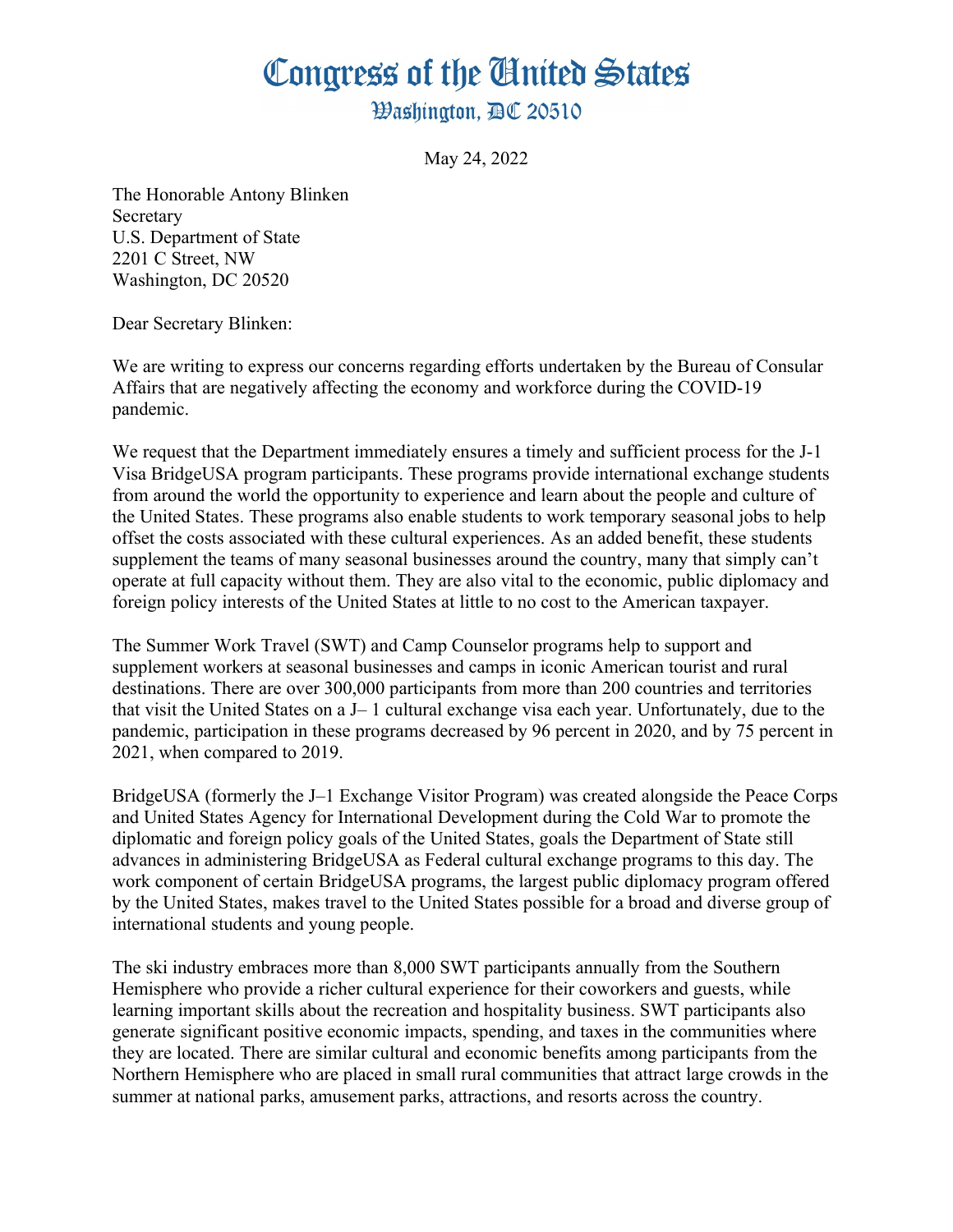Below are some of the key statistics from comprehensive reviews of the Camp Counselor and SWT programs:

- 91% of SWT Program participants report cultural exchange as their top reason for participating in the Program
- 84% of Camp Counselors report having a more positive view of America after working at a camp
- 76% of SWT Program participants reported a positive change in views regarding the United States
- 50% of employers stated that the absence of the SWT Program participants would have a negative impact on revenues
- 39% of employers said they would have to reduce hours of operation without the SWT Program
- 91% of host camps believe their organization would be negatively impacted by the absence of international Camp Counselors
- 78% of host camps indicated that camp services and activities would be reduced in the absence of international Camp Counselors

The SWT and Camp Counselor programs are at a critical juncture for the summer 2022 season. We are concerned that the present restrictions and visa processing delays will prevent participants from visiting the U.S. this summer. These experiences may leave young people around the world with the impression that the United States is an unwelcoming place and leave U.S. employers unable to meet their seasonal workforce needs. We urge the Department of State to consider the cultural and economic importance of these programs and prioritize reopening consular facilities to process visa applications for BridgeUSA applicants as well as other visitors to the United States.

With your assistance, we can promote American values, openness, and engagement with people around the world through these vital public diplomacy programs. Moreover, BridgeUSA participants strengthen tourism and youth camp economies by supporting American businesses, accelerating long-needed economic recovery in our communities.

Sincerely,

Tris Pappos

Chris Pappas Member of Congress

RJake D. Mione

Blake D. Moore Member of Congress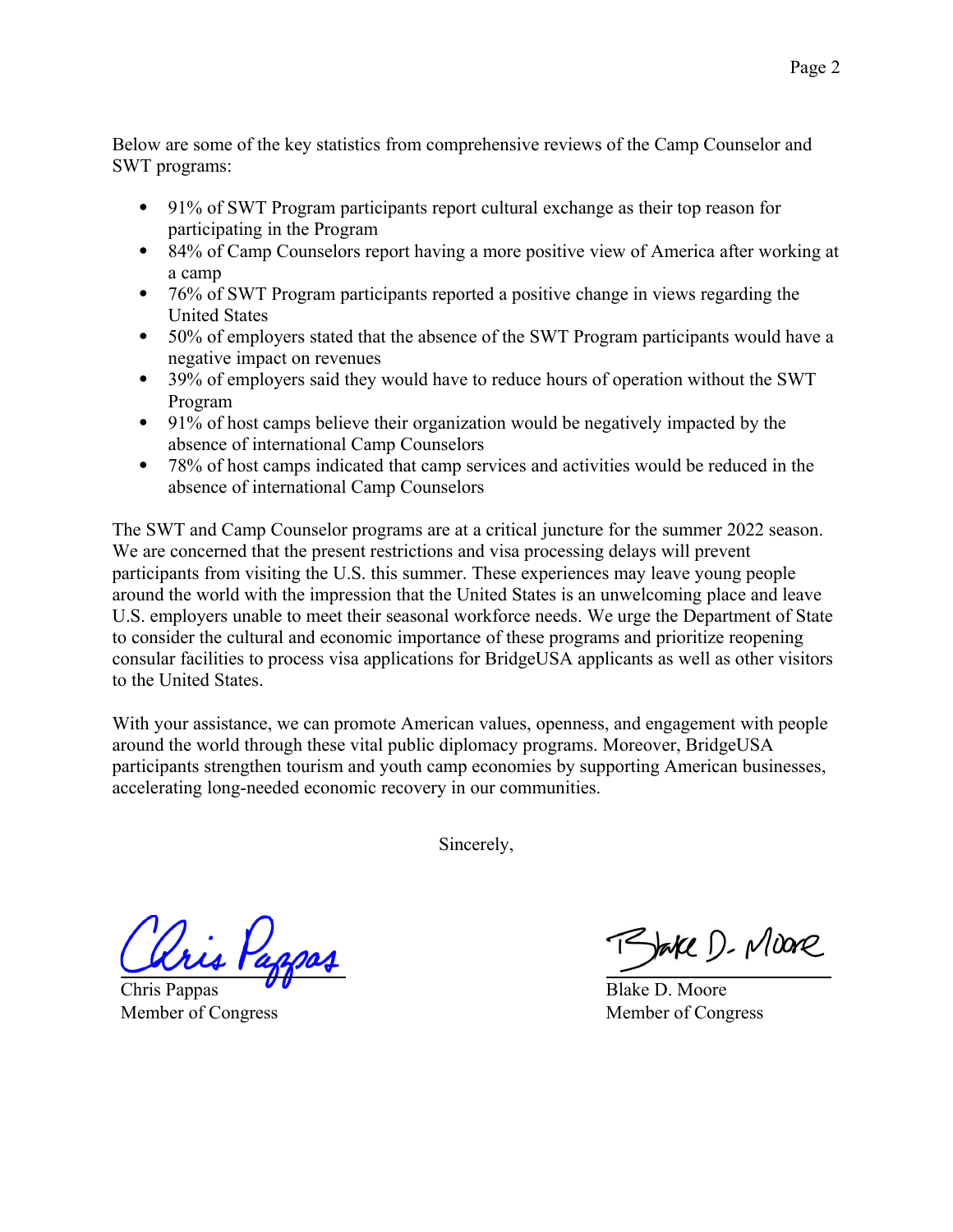John R. Curtis Member of Congress

Dean Phillips Member of Congress

Jim Costa Member of Congress

Im Himes Member of Congress

Diana Harshbarger

Diana Harshbarger Member of Congress

Ann McLane Kuster Member of Congress

Glenn Swithman

Glenn Grothman Member of Congress

zuse Member of Congress

rate mm

Shontel M. Brown Member of Congress

Maria Elvira Salazar Member of Congress